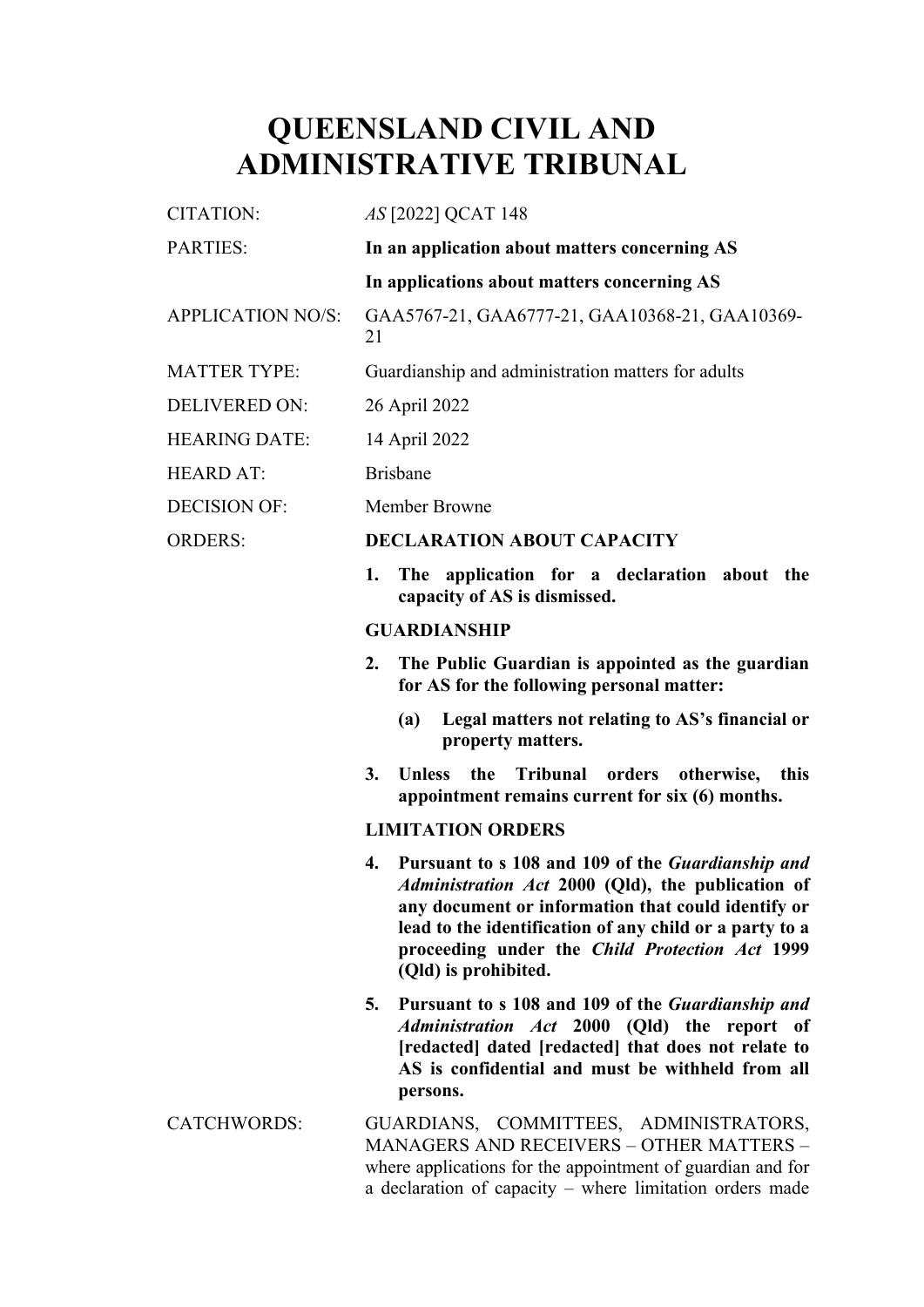pursuant to s 108 and s 110 of the *Guardianship and Administration Act* 2000 (Qld) – where evidence before the Tribunal to satisfy the requirements of s 12, s 108 and s 109 of the *Guardianship and Administration Act* 2000 (Qld) – where order made to keep information relied upon confidential

*Acts Interpretation Act* 1954 (Qld), s 14A *Guardianship and Administration Act* 2000 (Qld), s 6, s 11A, s 100, s 111, s 105, s 108, s 109, s 110, s 118(2)(a) *Human Rights Act* 2019 (Qld), s 13, s 48 *Queensland Civil and Administrative Tribunal Act* 2009 (Qld), s 66

*DAA* [2009] QGAAT 8 *JSM* [2011] QCAT 351

APPEARANCES & REPRESENTATION:

AS, via teleconference

Representative of the Office of the Public Guardian

Representative of Aged and Disability Advocacy Services

Support worker

## **REASONS FOR DECISION**

- [1] On 14 April 2022, the Tribunal dismissed an application for a declaration of capacity about AS and appointed the Public Guardian as guardian for legal matters for AS, not related to AS's financial or property matters, to remain current for 6 months.
- [2] At the oral hearing, the Tribunal being satisfied that limitation orders should be made ordered that pursuant to s 108 and s 109 of the *Guardianship and Administration Act* 2000 (Qld) (GA Act) the publication of any document or information that could identify or lead to the identification of any child or a party to a proceeding under the *Child Protection Act* 1999 (Qld) is prohibited and the report of [redacted] dated [redacted] that does not relate to AS is confidential and must be withheld from all persons.
- [3] The Tribunal delivered oral reasons at the conclusion of the hearing about the application for the appointment of the guardian and the making of the limitation orders. The following are my reasons for the limitation orders made.
- [4] A hearing by the Tribunal of a proceeding must be in public. However, the Tribunal may make a non-publication order and/or a confidentiality order only if satisfied certain requirements as provided under the GA Act have been met.
- [5] Under s 108 of the GA Act, the Tribunal may in certain circumstances prohibit publication of information about a tribunal proceeding if it is considered necessary to avoid serious harm or injustice to a person. Further, under s 109 of the GA Act, the Tribunal may in certain circumstances withhold from an active party or other